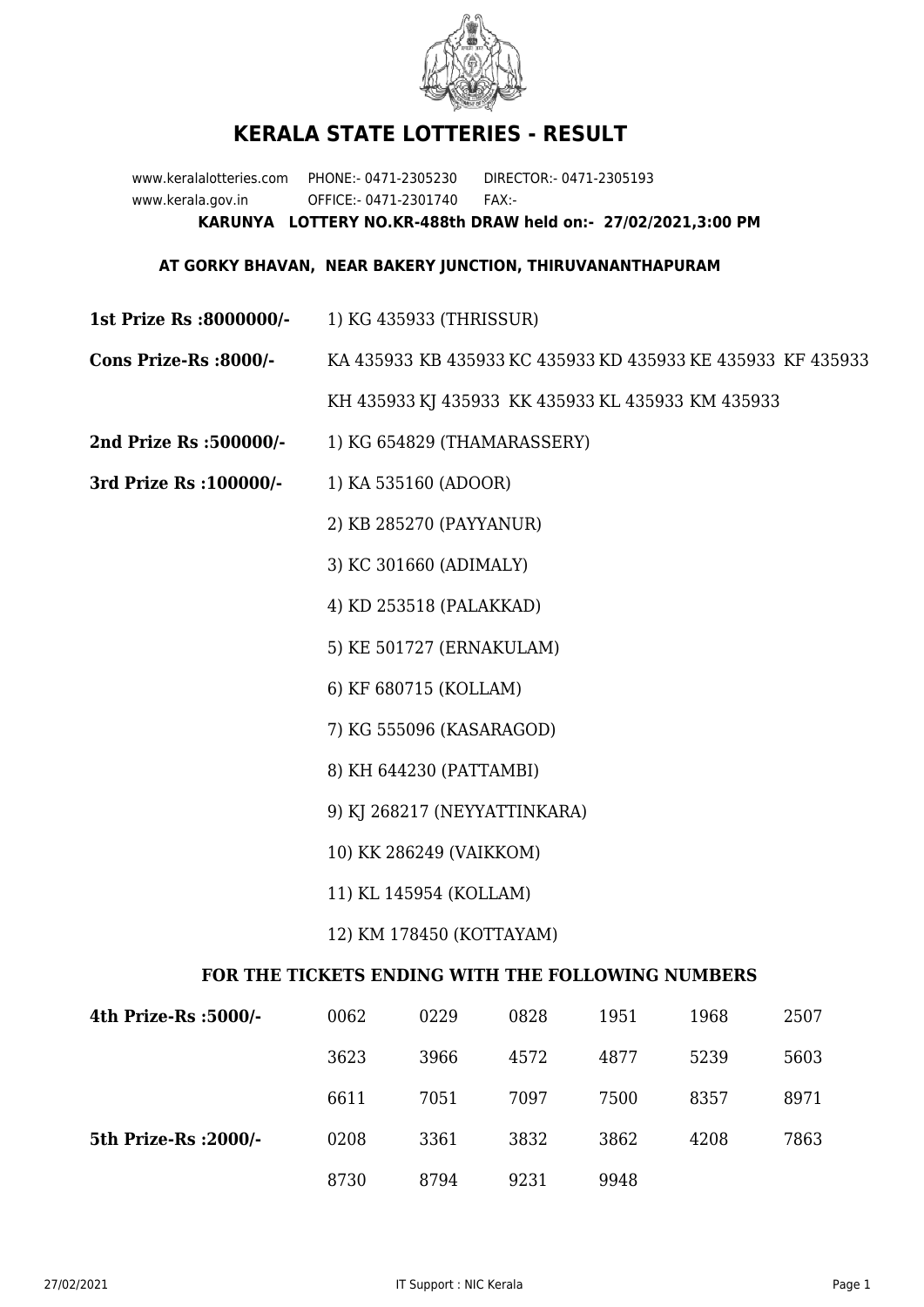| 6th Prize-Rs : 1000/- | 0382 | 0454 | 0936 | 1558 | 3017 | 3215 |
|-----------------------|------|------|------|------|------|------|
|                       | 4533 | 5413 | 5534 | 5699 | 6917 | 7523 |
|                       | 8326 | 9289 |      |      |      |      |
| 7th Prize-Rs :500/-   | 0030 | 0920 | 1264 | 1285 | 1849 | 2047 |
|                       | 2161 | 2300 | 2441 | 2550 | 2596 | 2890 |
|                       | 3035 | 3060 | 3092 | 3108 | 3109 | 3175 |
|                       | 3199 | 3270 | 3484 | 3485 | 3546 | 3693 |
|                       | 3750 | 3806 | 3898 | 3929 | 4288 | 4988 |
|                       | 5046 | 5166 | 5235 | 5358 | 5375 | 5380 |
|                       | 5502 | 5579 | 5664 | 5815 | 5841 | 5864 |
|                       | 5886 | 5890 | 6001 | 6147 | 6165 | 6286 |
|                       | 6381 | 6438 | 6616 | 6732 | 6746 | 6753 |
|                       | 6853 | 7326 | 7337 | 7649 | 7867 | 8066 |
|                       | 8175 | 8233 | 8286 | 8398 | 8428 | 8651 |
|                       | 9039 | 9419 | 9528 | 9543 | 9826 | 9828 |
| 8th Prize-Rs : 100/-  | 0050 | 0129 | 0261 | 0267 | 0442 | 0621 |
|                       | 0642 | 0694 | 0731 | 0922 | 1227 | 1385 |
|                       | 1509 | 1510 | 1812 | 1840 | 1877 | 1911 |
|                       | 2028 | 2044 | 2120 | 2142 | 2256 | 2329 |
|                       | 2423 | 2530 | 2546 | 2552 | 2565 | 2640 |
|                       | 2644 | 2835 | 2844 | 2849 | 2878 | 2884 |
|                       | 2885 | 3160 | 3187 | 3281 | 3323 | 3364 |
|                       | 3388 | 3405 | 3470 | 3477 | 3493 | 3523 |
|                       | 3938 | 3953 | 4029 | 4082 | 4192 | 4284 |
|                       | 4338 | 4463 | 4464 | 4498 | 4554 | 4633 |
|                       | 4726 | 5118 | 5201 | 5222 | 5243 | 5394 |
|                       | 5454 | 5480 | 5494 | 5549 | 5599 | 5834 |
|                       | 5850 | 6105 | 6252 | 6261 | 6361 | 6370 |
|                       | 6406 | 6493 | 6628 | 6667 | 6815 | 6880 |